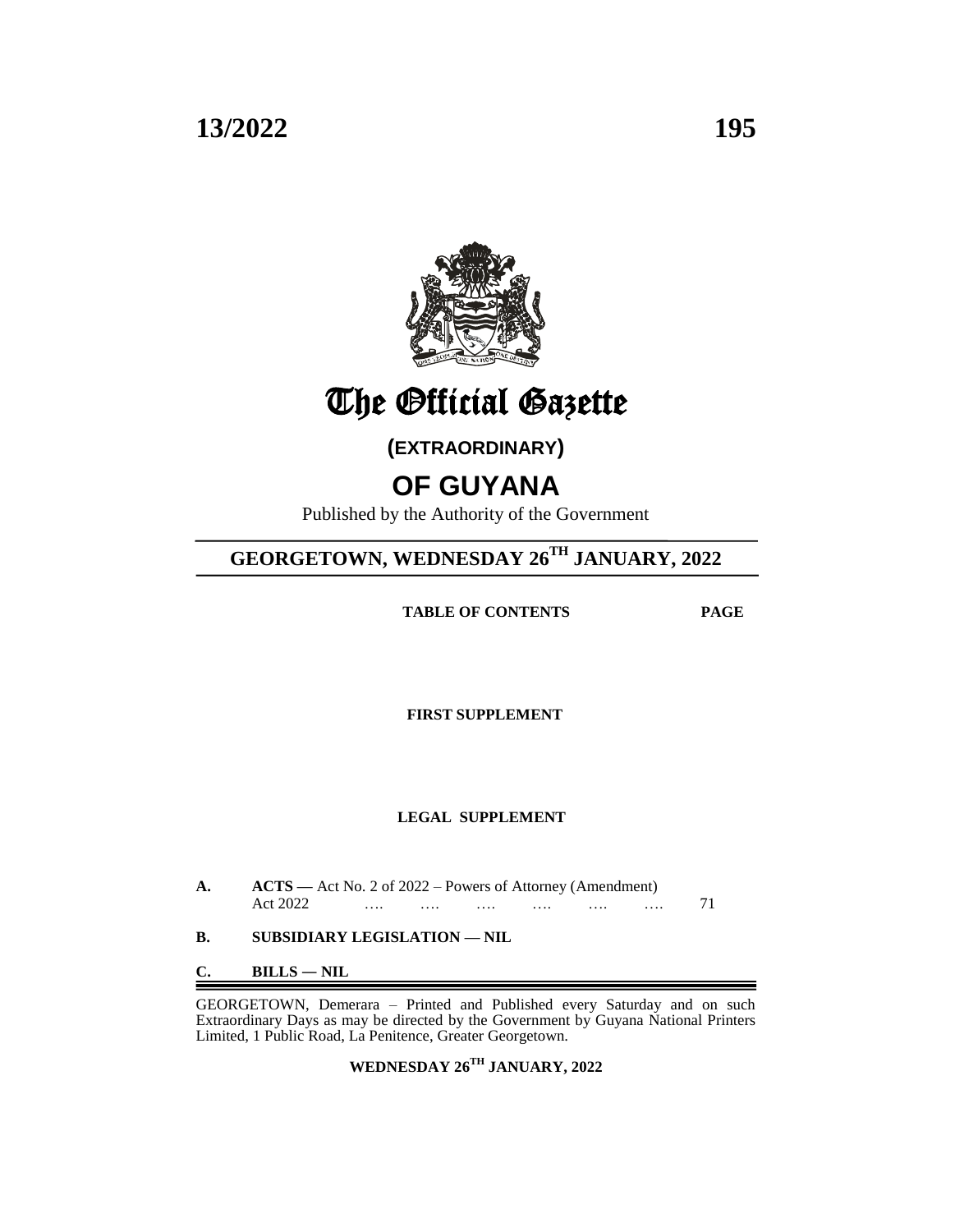# **THE OFFICIAL GAZETTE 26 TH JANUARY, 2022 LEGAL SUPPLEMENT — A**



#### **ACT NO. 2 OF 2022**

#### **POWERS OF ATTORNEY (AMENDMENT) ACT 2022**

I assent.

Mohamed Irfaan Ali, President. 26<sup>+h</sup> January, 2022

### **ARRANGEMENT OF SECTIONS**

#### **Section**

- 1. Short title.
- 2. Insertion of new section 2A in the Principal Act.
- 3. Amendment of section 3 of the Principal Act.
- 4. Insertion of new sections 12, 13 and 14 in the Principal Act.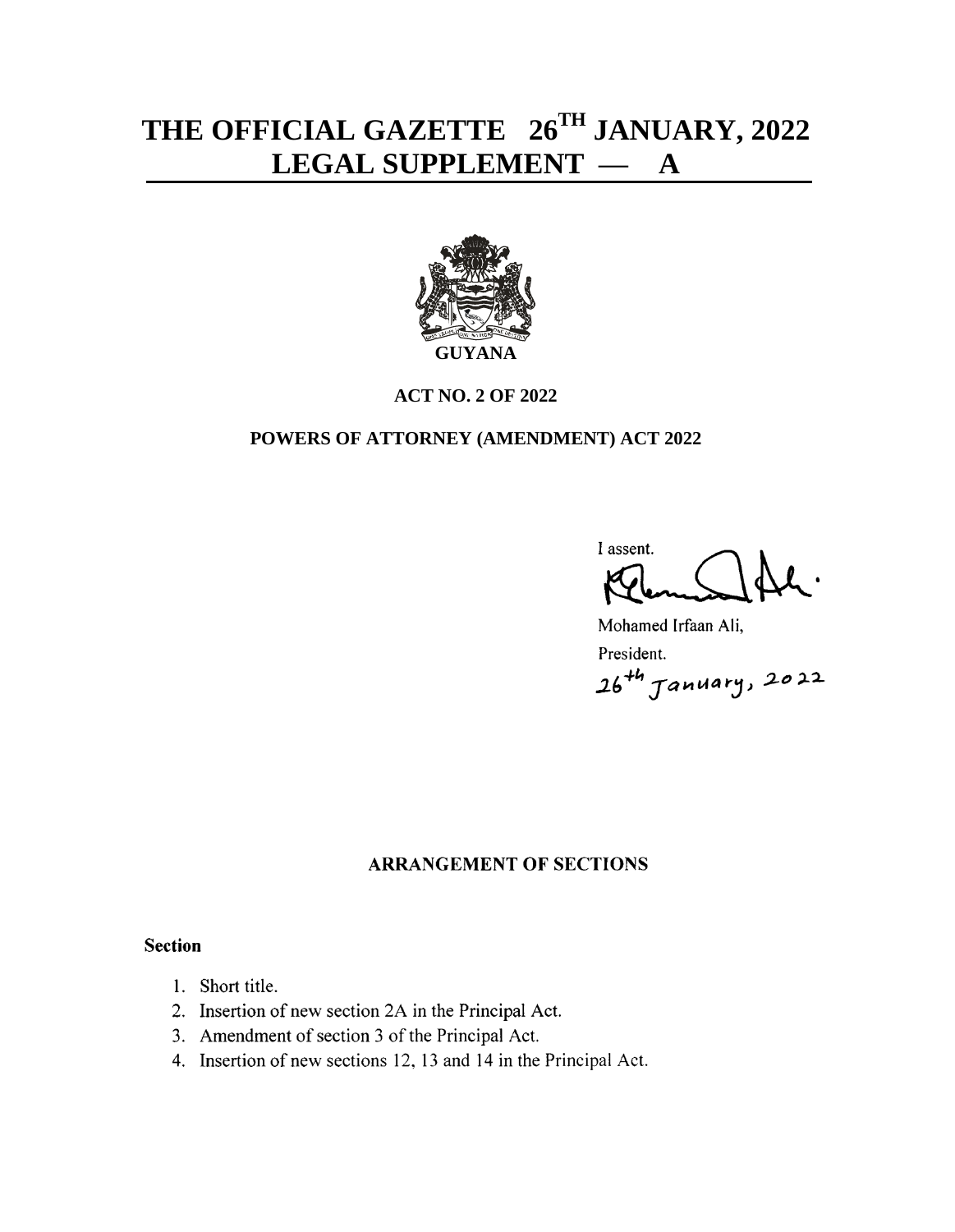| $No. 2$ ]                                               |                                                                                                                       | LAWS OF GUYANA                                                                                                                                                                                                                                                                                                                                                                                                        |  |  |  |  |
|---------------------------------------------------------|-----------------------------------------------------------------------------------------------------------------------|-----------------------------------------------------------------------------------------------------------------------------------------------------------------------------------------------------------------------------------------------------------------------------------------------------------------------------------------------------------------------------------------------------------------------|--|--|--|--|
|                                                         | AN ACT to amend the Powers of Attorney Act.                                                                           |                                                                                                                                                                                                                                                                                                                                                                                                                       |  |  |  |  |
| A.D. 2022                                               |                                                                                                                       | Enacted by the Parliament of Guyana:-                                                                                                                                                                                                                                                                                                                                                                                 |  |  |  |  |
| Short title.<br>Cap. 5:08                               | 1. This Act, which amends the Powers of Attorney Act, may be cited<br>as the Powers of Attorney (Amendment) Act 2022. |                                                                                                                                                                                                                                                                                                                                                                                                                       |  |  |  |  |
| Insertion of new<br>section 2A in the<br>Principal Act. | 2. (1) The Principal Act is amended by the insertion immediately                                                      |                                                                                                                                                                                                                                                                                                                                                                                                                       |  |  |  |  |
|                                                         | "Power of<br>attorney.                                                                                                | 2A. (1) An instrument creating a power of attorney<br>shall be executed with the donor of the power and the<br>donee of the power appearing personally together before a<br>Public Notary or Magistrate, as the law may require, and<br>the donor and donee shall each provide the Public Notary<br>Magistrate with two photograph identification<br>or<br>documents that establish their identity and a photocopy of |  |  |  |  |

each of the documents.

(2) Where the donor is out of Guyana and the donee is in Guyana, the donor and the donee shall each appear personally before a Public Notary or Magistrate, as the law may require, in the country in which he is and execute the power of attorney, providing the Public Notary or Magistrate with two photograph identification documents that establish his identity and a photocopy of each of the documents.

(3) The power of attorney shall specify the name and number of every identification document of the donor and donee.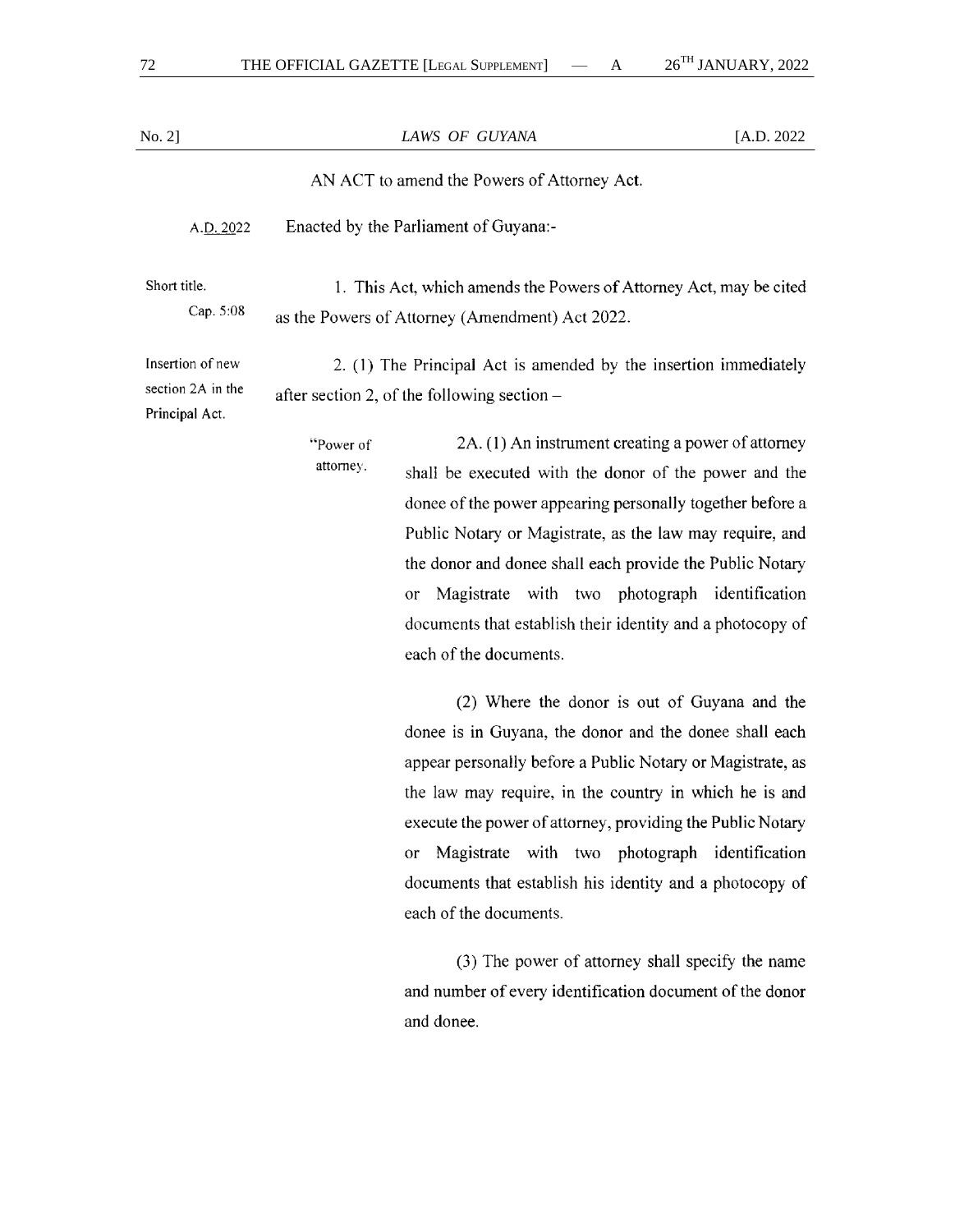(4) The power of attorney shall be signed by the donor and donee in the presence of a Public Notary or Magistrate and two witnesses, and subscribed by the witnesses in the presence of each other before being signed, sealed or stamped by the Public Notary or Magistrate:

Provided that where a donor executes the power of attorney out of Guyana, a separate witness statement shall be given by one of the subscribing witnesses.

(5) The power of attorney shall not be registered, filed or recorded in the Deeds Registry, unless the power of attorney has attached to it copies of the two photograph identification documents, bio-data page in the case of a passport, of the donor and donee, and a separate witness statement given under subsection (4), which have been certified, signed and sealed or stamped by a Public Notary or Magistrate.

(6) For the purposes of this section identification documents include, a national identification card, a valid passport and a valid driver's licence.".

3. Section 3 of the Principal Act is amended as follows –

- (a) by the substitution for the words "A power of attorney (other than", of the words "A power of attorney, including";
- (b) by the substitution for the bracket immediately after the word "purpose", of a comma;

Amendment of section 3 of the Principal Act.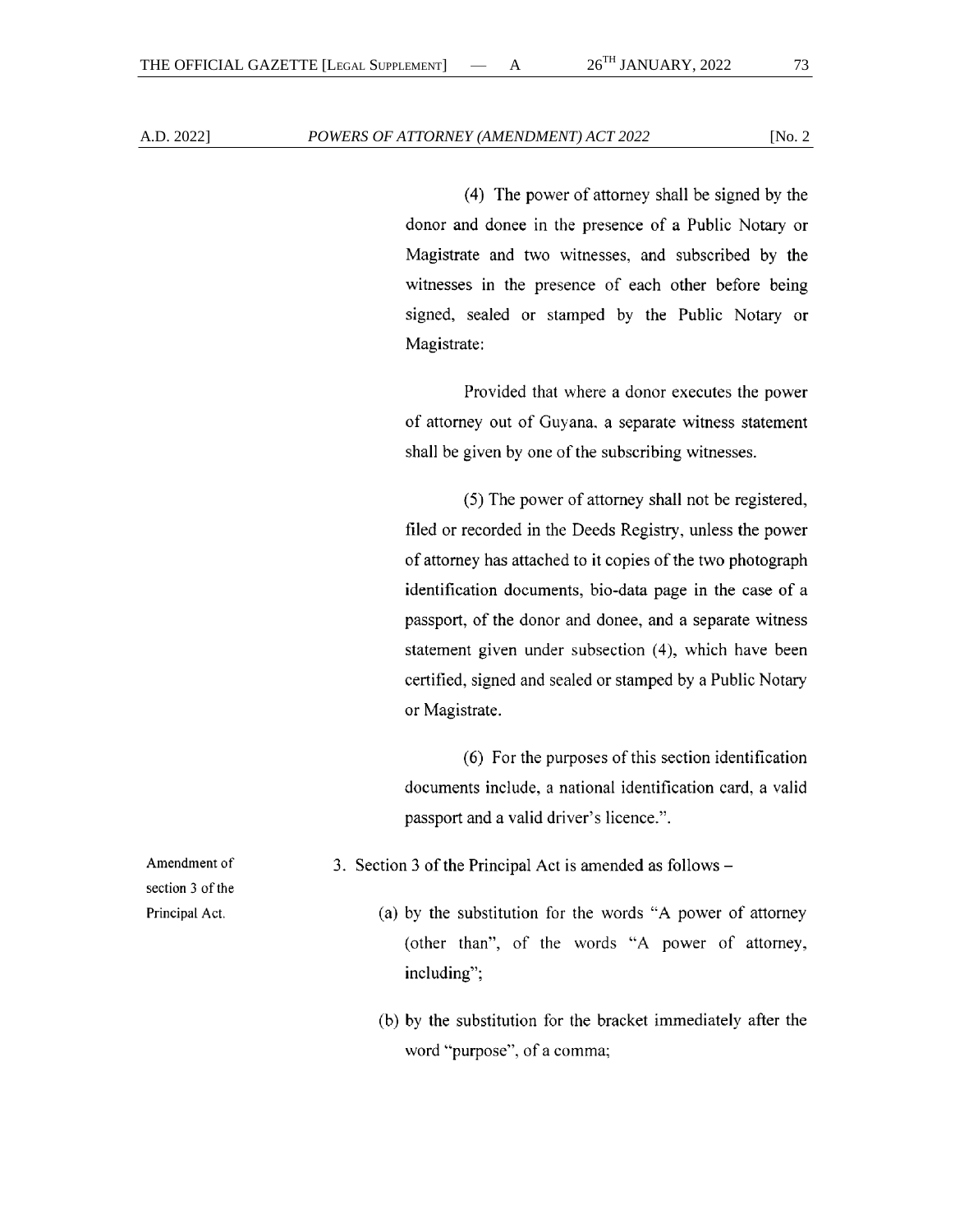| $No. 2$ ]                                                      |                                           | LAWS OF GUYANA                                                                                                                                                                                                                                             | [A.D. 2022 |
|----------------------------------------------------------------|-------------------------------------------|------------------------------------------------------------------------------------------------------------------------------------------------------------------------------------------------------------------------------------------------------------|------------|
|                                                                |                                           | (c) by the insertion immediately after the words "Guyana,", of<br>the following words -                                                                                                                                                                    |            |
|                                                                |                                           | "together with the attached copies of the two<br>photograph identification documents of the donor<br>and the donee and the witness statement referred to<br>in section $2A(5)$ .                                                                           |            |
| Insertion of new<br>sections 12, 13 and<br>14 in the Principal | section 11, of the following sections –   | 4. The Principal Act is amended by the insertion immediately after                                                                                                                                                                                         |            |
| Act.                                                           | "Offences to<br>dishonestly<br>obtain and | 12. (1) A person shall not dishonestly obtain a<br>power of attorney -                                                                                                                                                                                     |            |
|                                                                | use power<br>of attorney.                 | (a) to obtain financial advantage for the person<br>or another person; or                                                                                                                                                                                  |            |
|                                                                |                                           | (b) to cause loss to the principal or another<br>person.                                                                                                                                                                                                   |            |
|                                                                |                                           | (2) An attorney under a power of attorney shall<br>not dishonestly use the power of attorney -                                                                                                                                                             |            |
|                                                                |                                           | (a) to obtain financial advantage for the attorney<br>or another person; or                                                                                                                                                                                |            |
|                                                                |                                           | (b) to cause loss to the donor of the power or<br>another person.                                                                                                                                                                                          |            |
|                                                                |                                           | (3) An attorney who fails to comply with this<br>subsection commits an offence and is liable on summary<br>conviction to a fine of five million dollars and to<br>imprisonment for five years; and in the case of a body<br>corporate ten million dollars. |            |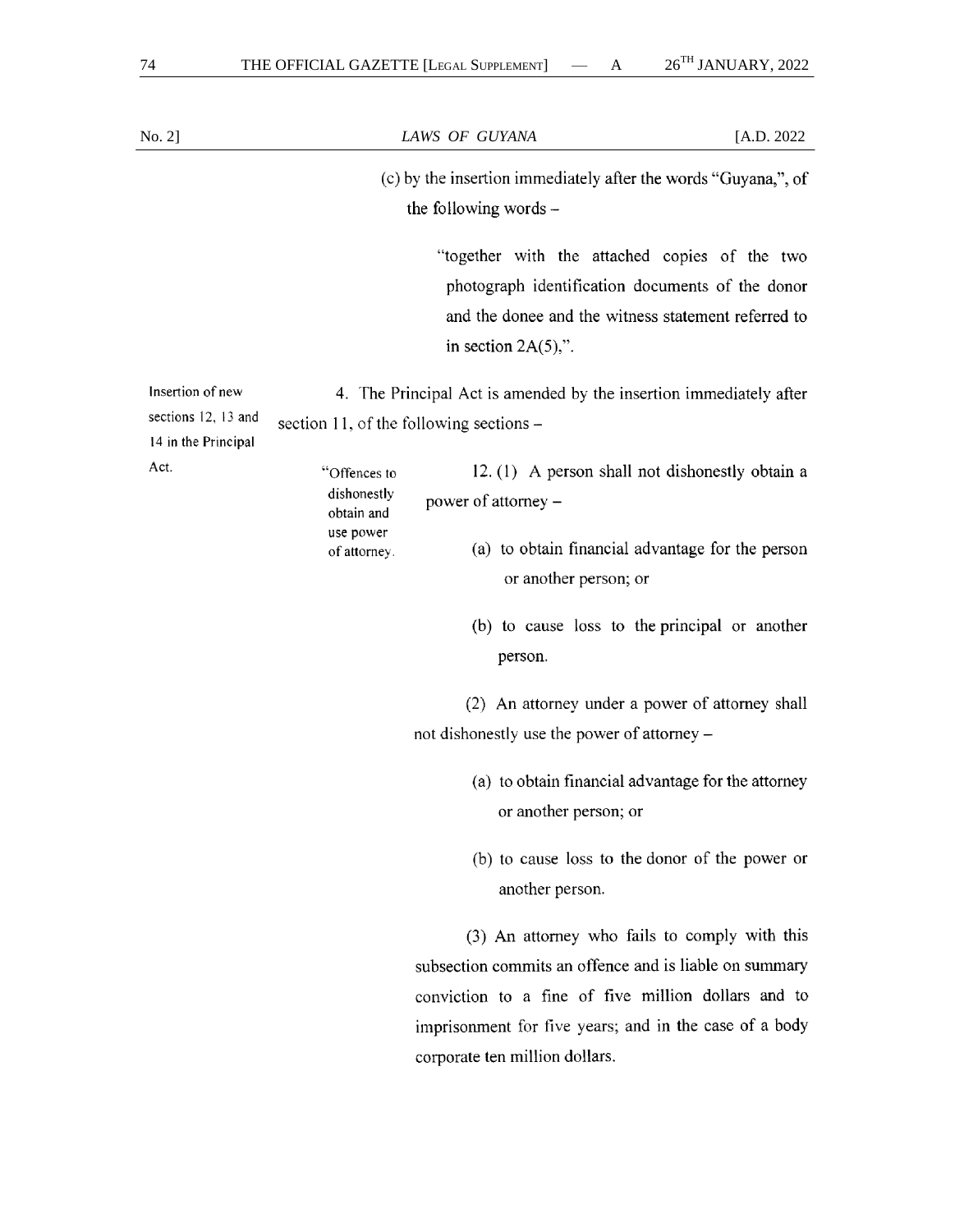$(4)$  In this section a reference to a power of attorney includes a reference to a power of attorney that is invalid or has been revoked.

13. (1) If any Public Notary who is suspended Other offences. or removed from practice or whose name is not on the register, whether for reward or not, makes, does or exercises or performs any act, matter or thing pertaining or belonging to the office, function or practice of Public Notary, the Public Notary commits an offence.

> (2) A person who wilfully certifies or propounds any false statement or document, or who fraudulently, with intent to deceive, conceals, withholds or perverts any fact or document pertinent to the subject of a power of attorney commits an offence.

> (3) A person who fails to comply with any of the duties imposed on the person under section 2A commits an offence.

> (4) A person who commits an offence under this section is liable on summary conviction to a fine of five million dollars and to imprisonment for five years.

14. The Minister may make regulations as may Regulations. be necessary for the better carrying out of the provisions of this Act.".